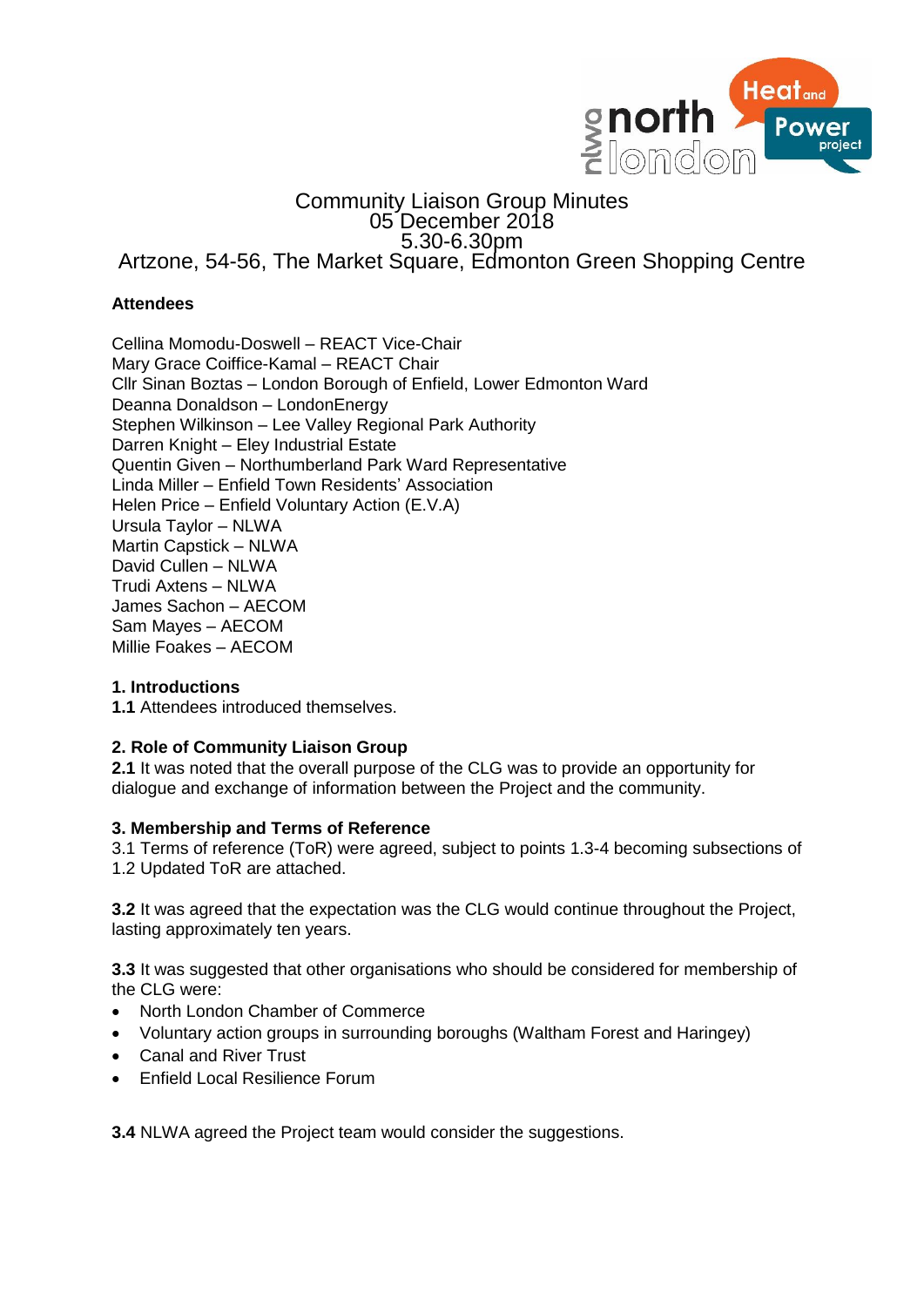#### **4. Project overview and update**

**4.1** A question was raised about how NLWA had considered the cumulative effects of the Project with the Meridian Water development and traffic from the use of the expanded White Hart Lane Stadium development. It was agreed that NLWA would check for cumulative impacts particularly on travel. NLWA also confirmed they are in close consultation with Enfield Council to look at travel plans and other potential cumulative effects.

**4.2** A query was raised about where to find the environmental impact assessment and the video which was shown at the meeting. NLWA confirmed that these can be found online on the NLHPP website (northlondonheatandpower.london). It was also noted that a newsletter was distributed to the local community on  $5<sup>th</sup>$  November 2018 and it can also be found on the NI HPP website.

**4.3** It was noted that no road closures are currently expected during the construction phases and Deephams Farm Road has been acquired to ease traffic through the southern access point in the long term.

**4.4** A community representative noted that residential areas near the northern access points are home to particularly vulnerable communities; challenges for engagement include language issues and deprivation. These residents are unlikely to have a local group to represent them. It was suggested that the Project team discuss this directly with the ward councillors.

**4.6** It was queried whether the sewers would remain open during sewer diversion works. NLWA confirmed that the sewers would remain open.

#### **5. Methods of Communication**

**5.1** A query was raised about whether NLWA would invite involvement into the design and development of educational facilities. NLWA confirmed consultation with Edmonton Sea Cadets regarding their requirements has been undertaken. For other educational aspects, NLWA have not looked at the detail yet but there would be consultation at a later stage.

**5.2** It was agreed by the group that a roadshow function that can be taken to community centres, local groups and schools, could be useful. This provides opportunity for members of the public and businesses to talk face-to-face to the Project team.

**5.3** A query into the number of construction vehicles generated by construction was made. NLWA confirmed estimates of the number of vehicles would be provided.

**5.4** There was a question as to whether there is a requirement to recruit locally and offer internships. NLWA confirmed apprenticeships and training opportunities would be provided by the Project, that they would be agreed in consultation with Enfield Council and that the Project team would also use experience gained by LondonEnergy through their programme. NLWA confirmed that targeted advertising locally for businesses would also be used for local procurement.

**5.5** It was noted that REACT covers over 3,000 households, and that for their members, the combination of the NLHPP project and the Meridian Water development is a key concern due to the scale of development. It was agreed that an NLWA representative would attend a future REACT meeting (date to be agreed) and present the NLHPP scheme. NLWA also notes they are in close consultation with Enfield Council to look at potential cumulative effects.